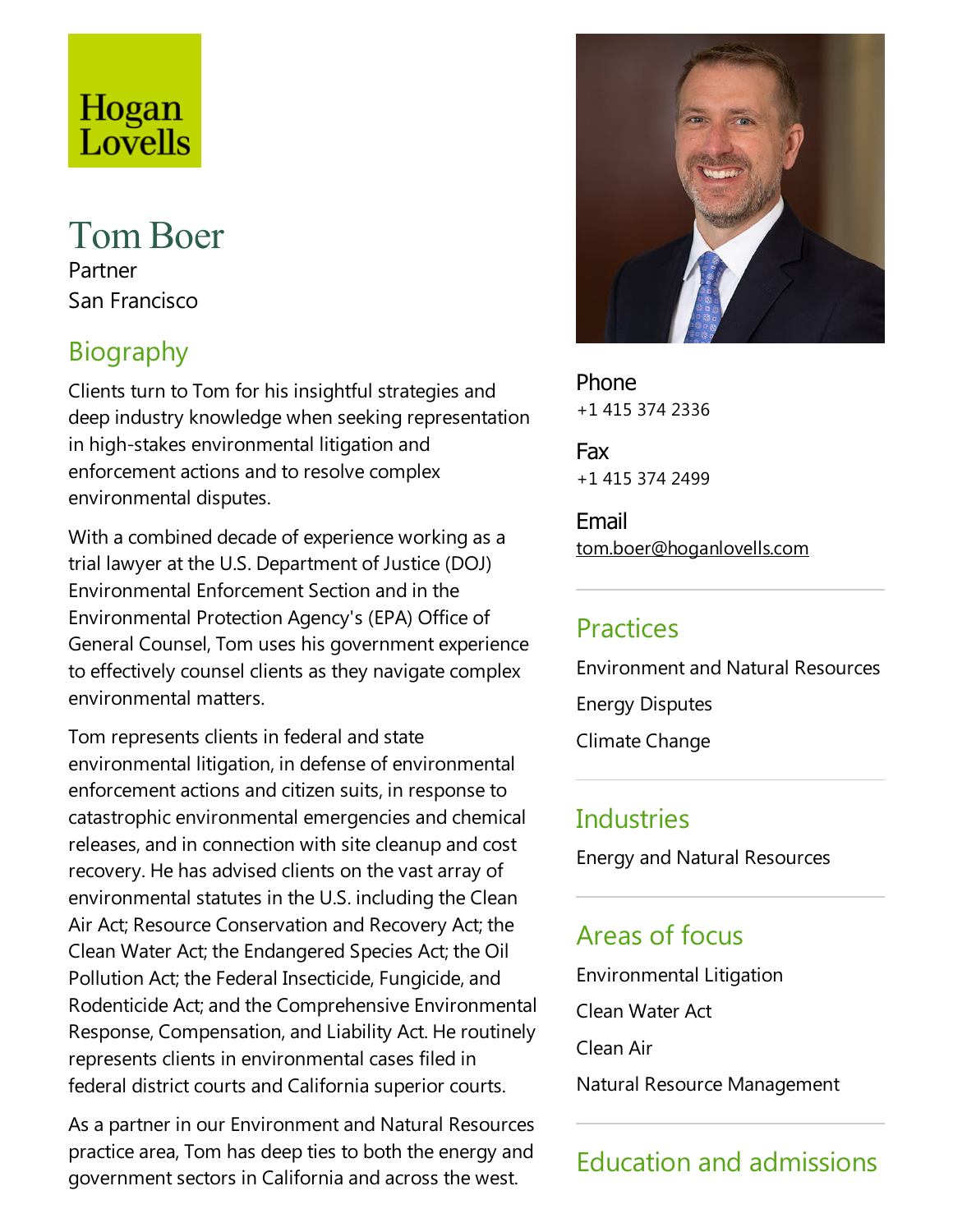He has extensive experience assisting clients with the navigation of California environmental regulations including responding to information requests, Cleanup and Abatement Orders, and Cease and Desist Orders issued by the Regional Water Quality Control Boards and resolving enforcement actions brought by California regulatory agencies.

Tom is recognized for his Environment practice by The Legal <sup>500</sup> United States and Chambers USA.

Prior to joining Hogan Lovells, he spent 12 years in private practice and 10 years with the federal government.

## Representative experience

Represent a Fortune 100 manufacturing company in defending multiple lawsuits in federal and state courts alleging damages due to PFAS contamination, with claimed damages nearing \$1 billion.

Represent multiple clients, in the utility, manufacturing, mining, and waste sectors, in response to Clean Water Act citizen suits.

Represent a manufacturing client in resolving RMP/PSM enforcement actions brought by EPA and CalOSHA involving an ammonia refrigeration system with a charge in excess of 100,000 pounds.

Represented California utility in response to a Clean Water Act and Resource Conservation and Recovery Act citizen suit in the Central District of California involving more than two dozen facilities.

Represented a joint venture in federal district court challenging EPA's special case determination claiming Clean Water Act jurisdiction over nearly 1,500 acres.

Represented heavy industrial manufacturer in resolving air district enforcement actions for multiple facilities in southern California.

Represented an oil and gas company in resolving Resource Conservation and Recovery Act and associated common law claims associated with

#### Education

J.D.,The George Washington University Law School, with honors, 1998

B.A., Occidental College, cum laude, 1995

### Memberships

Member, Environmental Law Institute Leadership Council

Authorized User, Chemicalterrorism Vulnerability Information, U.S. Department of Homeland Security's Cybersecurity and Infrastructure Security Agency

Member, ABA Section of Environment, Energy, and Resources Environmental Enforcement and Crimes Committee(Programs Vice-Chair 2018-2022, At-Large Vice Chair and Social Media Vice Chair 2017-2018, At-Large Vice Chair 2016-2017)

#### Bar admissions and qualifications

California

District of Columbia

#### Court admissions

U.S. District Court, Northern District of California

U.S. District Court, Eastern District of California

U.S. District Court, Central District of California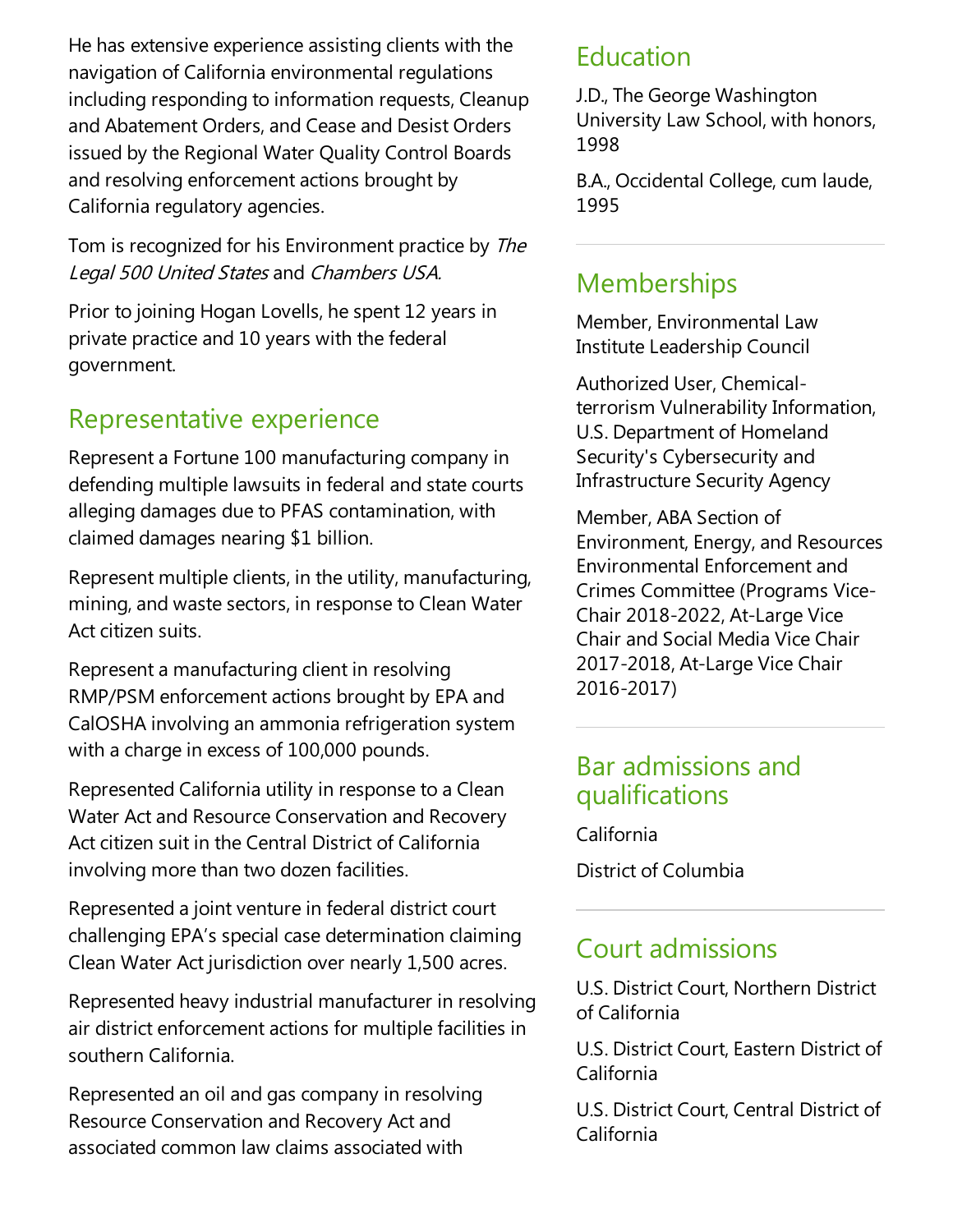petroleum releases filed in the Central District of California.

Represented an oil and gas company in assessment of Clean Air Act permitting requirements for decommissioning of offshore oil platforms and on challenges to EPA action in federal appellate court.

Represented a California utility in the successful dismissal of an Endangered Species Act citizen suit, filed in the Northern District of California.\*

Represented a client in response to a fire incident at a waste transfer station and recycling facility resulting in an Air District investigation.\*

Represented an oil services company in responseto a tanker truck incident resulting in the release of a hazardous substance on an interstate freeway.\*

Pursued cost recovery in federal district court against former owners and operators for a chlorinated solvent cleanup.\*

Resolved EPA enforcement action at an industrial facility due to alleged violations of Spill Prevention, Control, and Countermeasure (SPCC) and Facility Response Plan (FRP) requirements.\*

Represented multiple clients seeking emergency variances from California Air Districts.\*

Represented alarge West Coast municipality in response to a Clean Water Act enforcement action pursued by the United States with threatened injunctive relief in excess of \$1 billion.\*

Represented clients responding to catastrophic environmental incidents, and resolving associated liabilities, including an ammonia release in South San Francisco and multiple ethanol tank explosions.\*

\*Matter handled prior to joining Hogan Lovells.

### Awards and rankings

**Environment (California), Chambers USA, 2019-2022** 

**Environment: Litigation, Legal 500 US, 2019-2021** 

U.S. District Court, Southern District of California

U.S. Court of Appeals, District of Columbia Circuit

U.S. Court of Appeals, Ninth Circuit

U.S. Supreme Court

U.S. District Court, District of Colorado